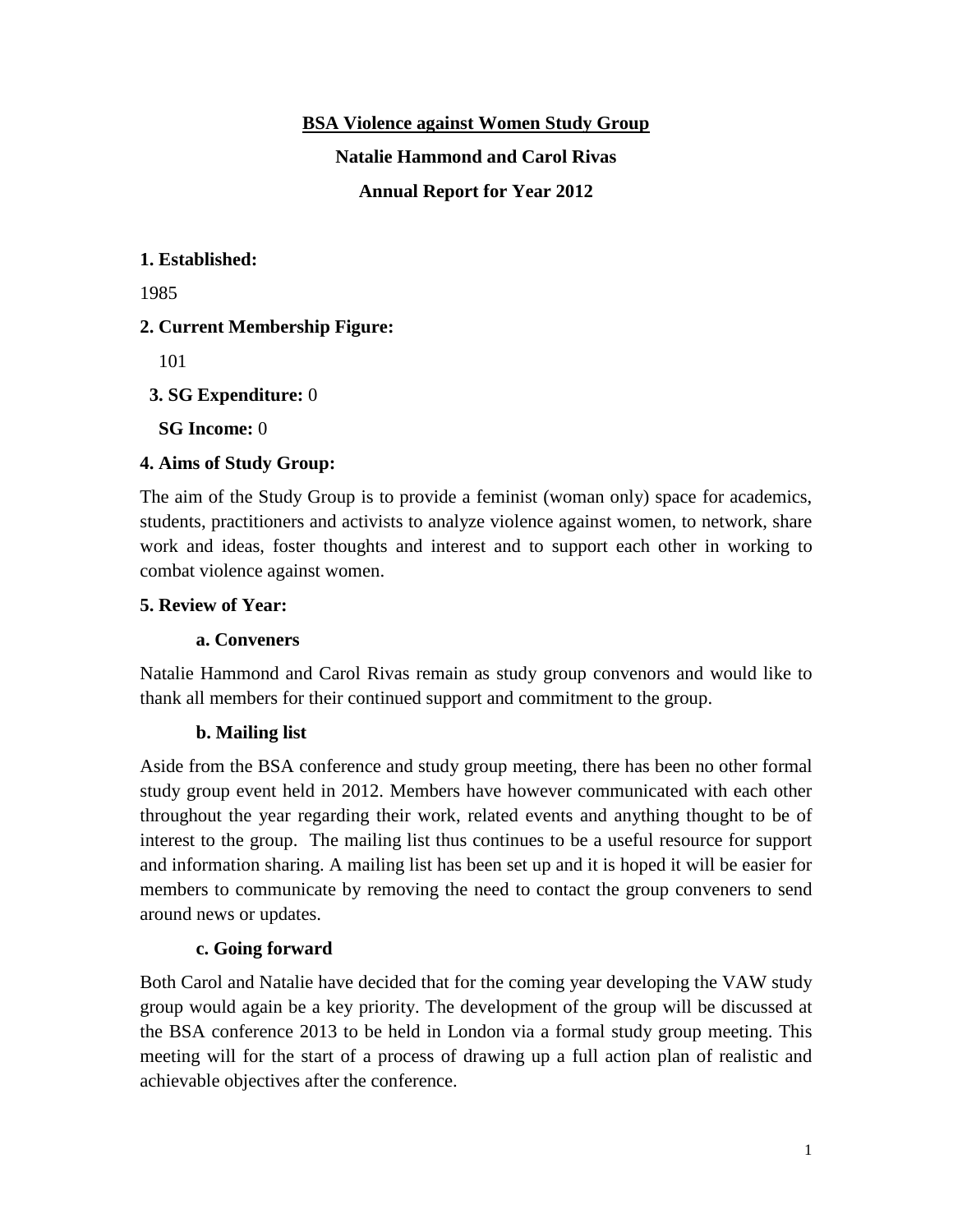## **6. Key Activities :**

#### a. **Annual Conference 2012**

The 2012 BSA conference held  $11<sup>th</sup>$ -13<sup>th</sup> April in Leeds was a real success for the study group. We continue to have a number of paper sessions which provoked interest and debate. The magnificently well attended Violence Against Women study group plenary, which formed part of the Law, Crime and Rights stream, was titled Gender, Violence and the Cuts. Professor Marianne Hester, Professor Liz Kelly and Professor Sylvia Walby gave excellent presentations exploring the implications of current austerity measures for gendered violence as a social issue. The study group meeting was attended by a number of members and new members. Discussion focused around taking the group forward and items such as social media, the gendering of membership, the purpose of the group and study group events were discussed. It was agreed that a consultation document would be sent round the study group after the conference. This took place but unfortunately there were limited responses. However, the enthusiasm for the study group and presence at the conference demonstrate the importance of the study group and so we will work with the ideas suggested during the conference meeting.

# **7. Concluding Remarks:**

We are looking forward to taking the study group forward. We are hoping that 2013 will be an exciting year for the VAW study group and look forward to these exciting times ahead. Finally, we would like to thank all study group members for their contribution and commitment to taking the group forward and we look forward to continuing to work with them during the coming year.

#### **8. Convenor and Contacts:**

Natalie Hammond Department of Sociological Studies, University of Sheffield, Elmfield, Northumberland Road, Sheffield. S10-2TU

0114 222 6848 [n.hammond@sheffield.ac.uk](mailto:n.hammond@sheffield.ac.uk)

Carol Rivas Centre for Primary Care and Public Health Blizard Institute, Barts and The London School of Medicine and Dentistry Yvonne Carter Building